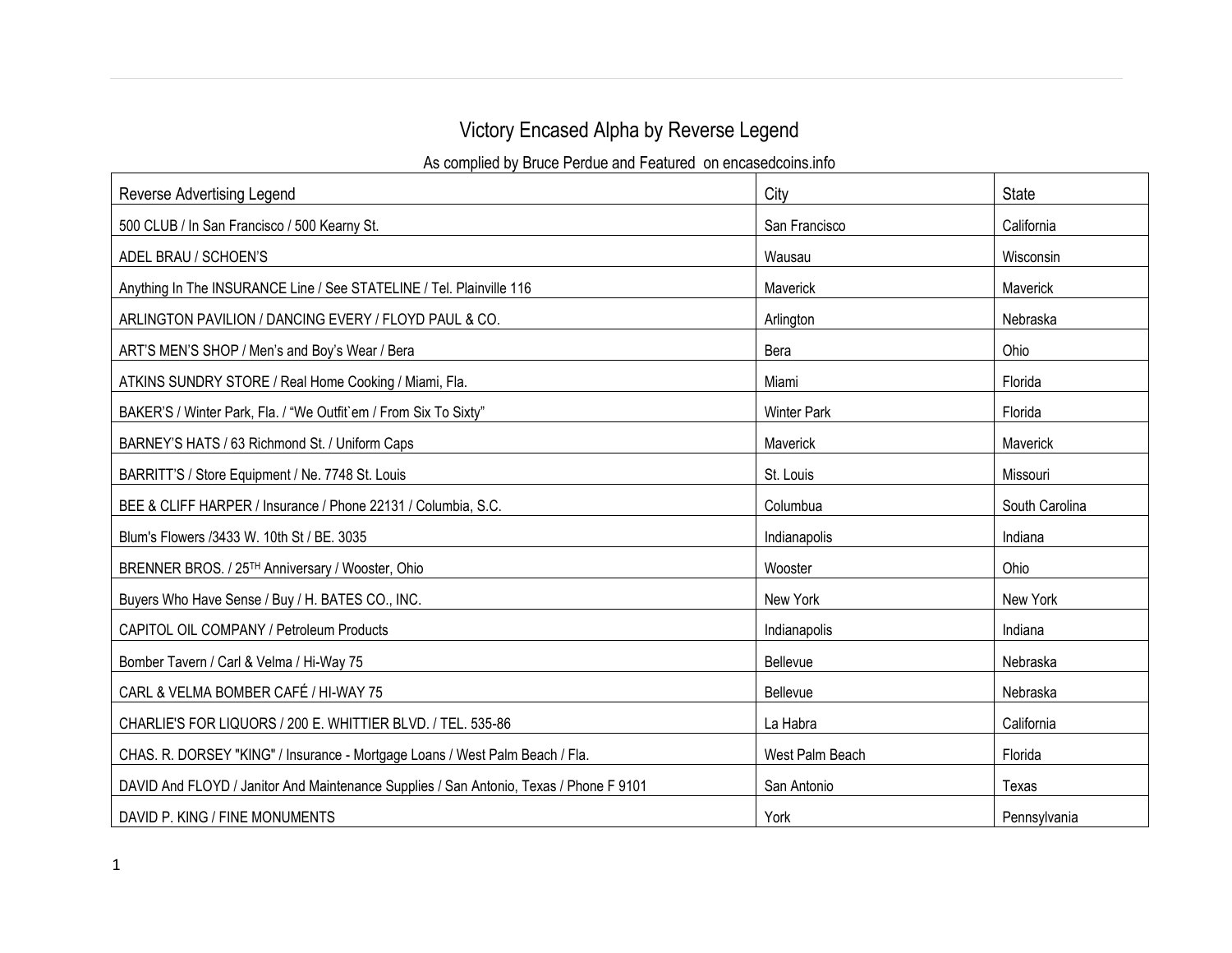| DOBIE & McELROY / Your Jewelers / 211 S. Main St. / Royal Oak - Mich.                                    | Royal Oak                      | Michigan       |
|----------------------------------------------------------------------------------------------------------|--------------------------------|----------------|
| EAGLE HOTEL / 430 Main Street / Hellertown, Pa. / Tommy & Catherine Ortwein                              | Hellertown                     | Pennsylvania   |
| EATON METAL PRODUCTS CO. / Denver / Steel Tanks & Oil Equipment                                          | Denver                         | Colorado       |
| EATON METAL PRODUCTS CORP. / Omaha/ Steel Tanks & Oil Equipment                                          | Omaha                          | Nebraska       |
| EVANS SERVICE / Phone 69501 / 9TH & Broad, Bethleham, PA.                                                | Bethlehem                      | Pennsylvania   |
| F. & R. COAL AND OIL CO. / 624 SOUTH CEDAR STREET / PHONE 3 -6177 / COAL - FUEL OIL /<br>CHARLOTTE, N.C. | Charlotte                      | North Carolina |
| F.B. MELIN CO. / Fine Furniture Since 1904 / 6668 Van Dyke / 23301 Van Dyke                              | Detroit-Warren                 | Michigan       |
| FARMERS BANK of the / State of Delaware / Dover, Georgetown / Wilmington                                 | Dover, Georgetown / Wilmington | Delaware       |
| FIELDING HOTEL / 386 Geary St. / San Francisco                                                           | San Francisco                  | California     |
| FILTER QUEEN SALES CO. / 319 W. Church / Knoxville                                                       | Knoxville                      | Tennessee      |
| FLATBUSH FEDERAL / Savings & Loan Assn. / 2146 ostrand Ave. / B'klyn 10N.Y.                              | Brooklyn                       | New York       |
| FOLEY - LUMBER INDSTRYS / WHOLESALE - RETAIL / RAIL - TRUCK - CARGO                                      | Jacksonville                   | Florida        |
| FORT LEWIS TOURIST COURT / SALEM, VA.                                                                    | Salem                          | Virginia       |
| FRANK GABRIEL / BEER DIST/ PHONE 29284                                                                   | Maverick                       | Maverick       |
| GEORGE A. REED /Farm Equip. CO. / Phone 3311 Valley, Ne.                                                 | Valley                         | Nebraska       |
| GEO. H. LEE CO. / 50 YEARS OF SERVICE / OMAHA, NEBR.                                                     | Omaha                          | Nebraska       |
| GLENN MINNICH'S / Good Clothes / For Men And Boys                                                        | Roanoke                        | Virginia       |
| GLOBAL LOANS CO. / Loans - Financing                                                                     | Centerville                    | lowa           |
| GOLD BOND OIL SAVES MOTORS                                                                               | Syracuse                       | New York       |
| GORDON AUTO LOAN COMPANY / 701 Washington Street / Gary, Indiana                                         | Gary                           | Indiana        |
| GORDON'S CLOTHES SHOP / West Allis, Wis.                                                                 | West Allis                     | Wisconsin      |
| H.F. SUTTER, Mdse. Broker / LA-0035                                                                      | Meriden                        | Connecticut    |
| HUTCH-TRACTOR EQUIP. CO. / OLIVER WHEEL CRAWLER TRACTOR / Phone 6627                                     | Orlando                        | Florida        |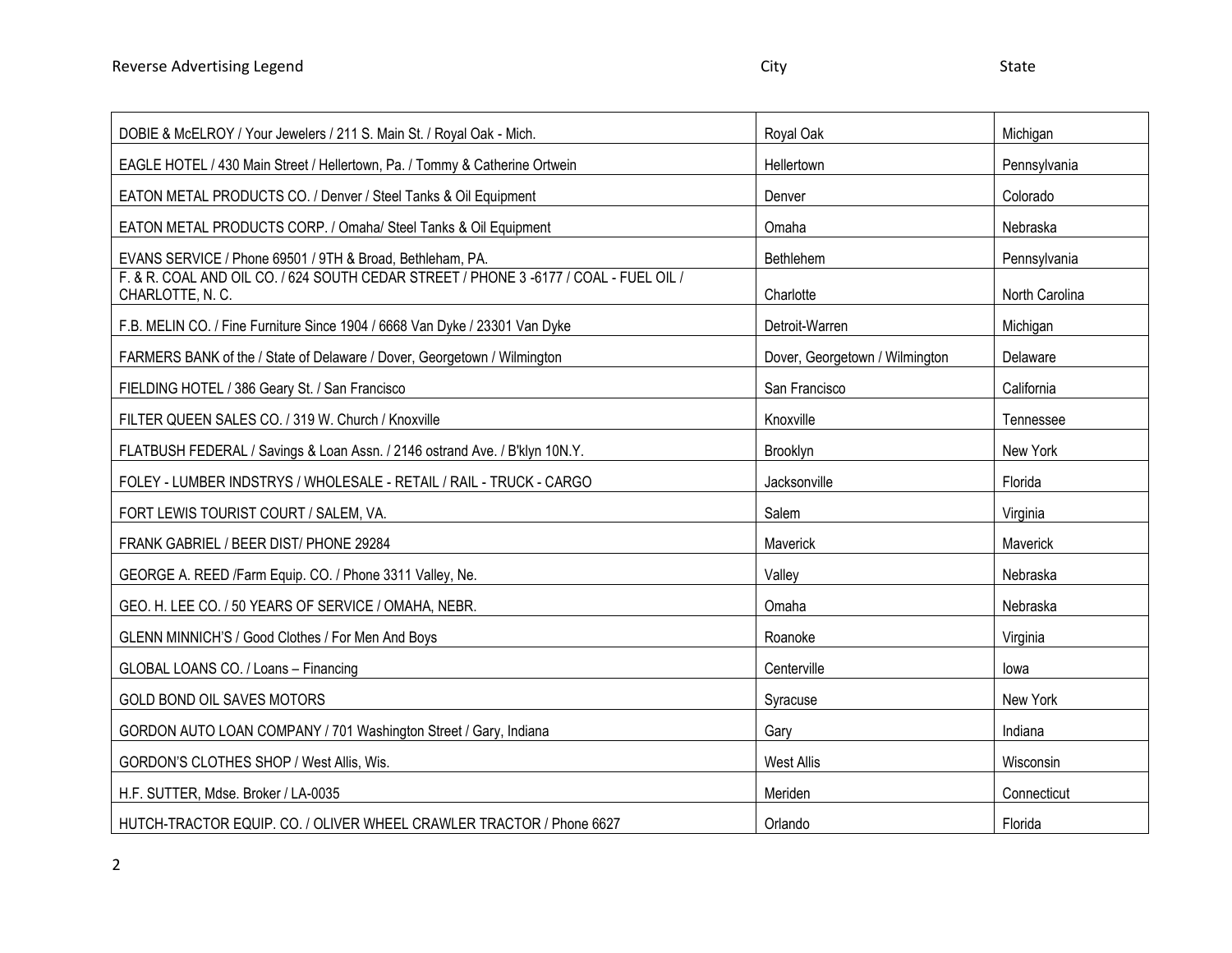| ISERMANN BROTHERS / Clothiers / 614-616 Fifth-Sixth St. / Kenosha, Wis.              | Kenosha                            | Wisconsin       |
|--------------------------------------------------------------------------------------|------------------------------------|-----------------|
| J. L. CORBALEY And SON / 6013 Military / Scientific Shoe Fitting                     | Omaha                              | Nebraska        |
| JACK AND JILL SHOPPE/ KENT - RAVENNA                                                 | Kent / Ravenna                     | Ohio            |
| JACK C. CARR REALTOR / 139 E. Market                                                 | Indianapolis                       | Indiana         |
| JACK LIPPMAN / West Hartford / Advertising Novelities                                | <b>West Hartford</b>               | Connecticut     |
| JANE E. CONDIT ASSOCIATES / Premiums / 220 Fifth Ave. / New York 1, N. Y.            | New York                           | New York        |
| JEAN'S FUNNY HOUSE / Novelties, Jokes, Magic / 1777 E. 9th St., Cleveland, O.        | Cleveland                          | Ohio            |
| JONES BARREL CO. / 1409 No. 20TH / Ja. 2231                                          | Omaha                              | Nebraska        |
| <b>JULIUS / Where Friends Of Music Meet</b>                                          | York                               | Pennsylvania    |
| KEIDAN'S JEWELERS / You Don't Need Cash / At Keidan's                                | Toledo                             | Ohio            |
| KENNEDY & ELY INSURANCE / Congress Bldg. / Miami, Fla.                               | Miami                              | Florida         |
| KENNEDY 'S / Good Clothes / For Good Boys                                            | Maverick                           | Maverick        |
| KENNON BEARING SERVICE / Orlando / 319 W. Central - Phone 4614                       | Orlando                            | Florida         |
| KIDDIE SHOP / 1902 Market, Youngston, O. / Clothing - Gifts - Toys                   | Youngston                          | Ohio            |
| KNOX STORES CO. / Paint-Hardware-Gas Stoves / 157-163 Central Ave., St. Pete., Fla.  | St. Petersburg                     | Florida         |
| LADENBURG OIL CO. / EL RECO PRODUCTS                                                 | Norfolk                            | Nebraska        |
| LAUREL OIL CO. INC. / 3250 Main St. Hartford / Esso / Distributor                    | Hartford                           | Connecticut     |
| MCALISTER'S LITTLE SUMMIT INN / Rt. 40 Ph. 3880 / Scenery Hill, Pa.                  | Scenery Hill                       | Pennsylvania    |
| MERCHANTS INV. CO. / Loans to \$1000 / First Nat'l Bank Building                     | Maverick                           | Maverick        |
| MILLER VICTORY LOAN / Nov - Dec 1945 / Meriden, Conn.                                | Meriden                            | Connecticut     |
| MONTI'S LIQUORS / 2022 Sutter / 220 3rd St. - 257 Kearny                             | San Francisco                      | California      |
| MORRIS MOTOR CO. / Studebaker / Sales - Service / Morris 616                         | <b>Morris</b>                      | <b>Illinois</b> |
| ORANGE STATE MOTOR CO. / Paul D. Cochran, Pres. / Tampa - Bradenton / St. Petersburg | Tampa - Bradenton / St. Petersburg | Florida         |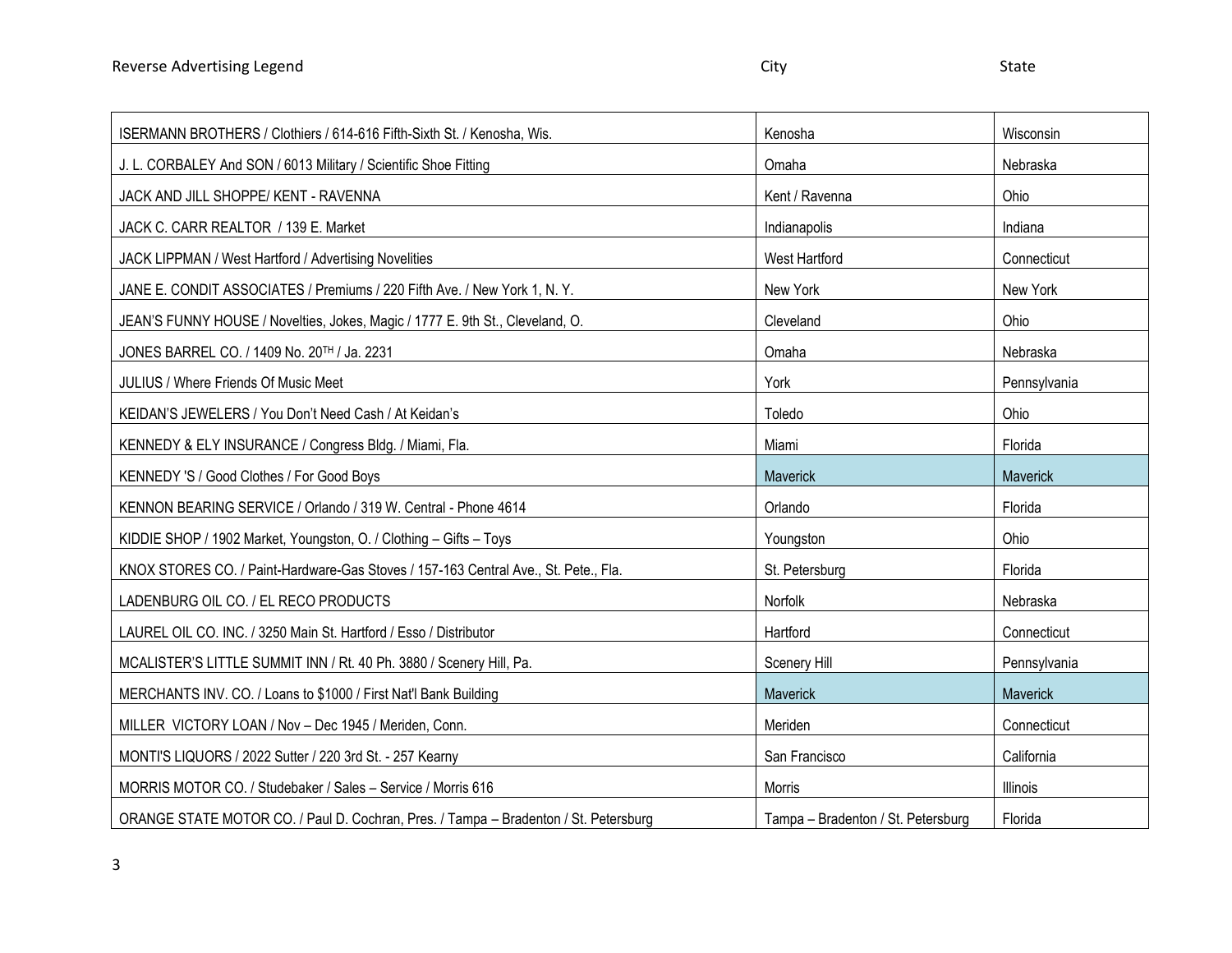| PHYSICIANS CASUALITY ASS'N. / Physicians Health Ass'n. / Omaha.                            | Omaha         | Nebraska      |
|--------------------------------------------------------------------------------------------|---------------|---------------|
| Precission Bearing Service / 2851 Farnam - AT. 4050 / SEB CIRCO - Mgr. / Omaha, Ne         | Omaha         | Nebraska      |
| PRINCETON KNITTING MILLS, INC.                                                             | Watertown     | Connecticut   |
| PUCCINILLI'S PUB / San Francisco / Back of the Russ Bldg. / 40 Belden St.                  | San Francisco | California    |
| PURITAN CLO. CO. / Good Clothes / For Good Boys                                            | Cape Cod      | Massachusetts |
| R. A. HORNICKEL LIQUORS / R-1411 / 521 N. Akard - Dallas                                   | Dallas        | Texas         |
| RICHMOND HILL SAVINGS BANK / 1921 - 25 -1946                                               | Queens        | New York      |
| ROMAN'S MOTOR SERVICE / Monongahela, PA. Ph.222 / 308 Chess St.                            | Monongahela   | Pennsylvania  |
| ROSE / 1321 N. Broadway                                                                    | Knoxville     | Tennessee     |
| S. Paul Seeders / BEVERAGE DISTRIBUTOR                                                     | Pottstown     | Pennsylvania  |
| SARGENT & CO. FEEDS                                                                        | Des Moines    | lowa          |
| SCOVILL VICTORY LOAN / Nov. - Dec. 1945 / Waterbury, Conn.                                 | Waterbury     | Connecticut   |
| SEE SAVIT - YOU'LL HAVE IT / Jewelers / 35 Asylum St.                                      | New Haven     | Connecticut   |
| SLATINGTON BEVERAGE CO. / Phone 50                                                         | Slatington    | Pennsylvania  |
| SPIEGEL Distributing Co. / Ale BALLENTINE Beer                                             | Bethelham     | Pennsylvania  |
| St. Louis Southeastern Railway Lines COTTON BELT ROUTE                                     | Pine Bluff    | Arkansas      |
| STANDARD BLUE PRINT CO. / PHOTOSTATS / 1411 Harvey St., Omaha                              | Omaha         | Nebraska      |
| STATE FURNITURE CO. / 14TH & DODGE / OMAHA, NE.                                            | Omaha         | Nebraska      |
| STELLMACHER & SON / Ph. C-6881 / 2715 Elm - Dallas                                         | Dallas        | Texas         |
| STERLING STUDIO / 335 Bdw. - MA. 7066 - Toledo / Jacquette & Sons / Custom Built Furniture | Toledo        | Ohio          |
| THE CORN STATES SERUM CO. / Omaha, Nebr.                                                   | Omaha         | Nebraska      |
| TORCH COAL CO. / Coal-Wood-Coke / Walnut at Sixth St. / Phone 5700 / Macon, GA.            | Macon         | Georgia       |
| USE DRISCOLL LEATHER                                                                       | Omaha         | Nebraska      |